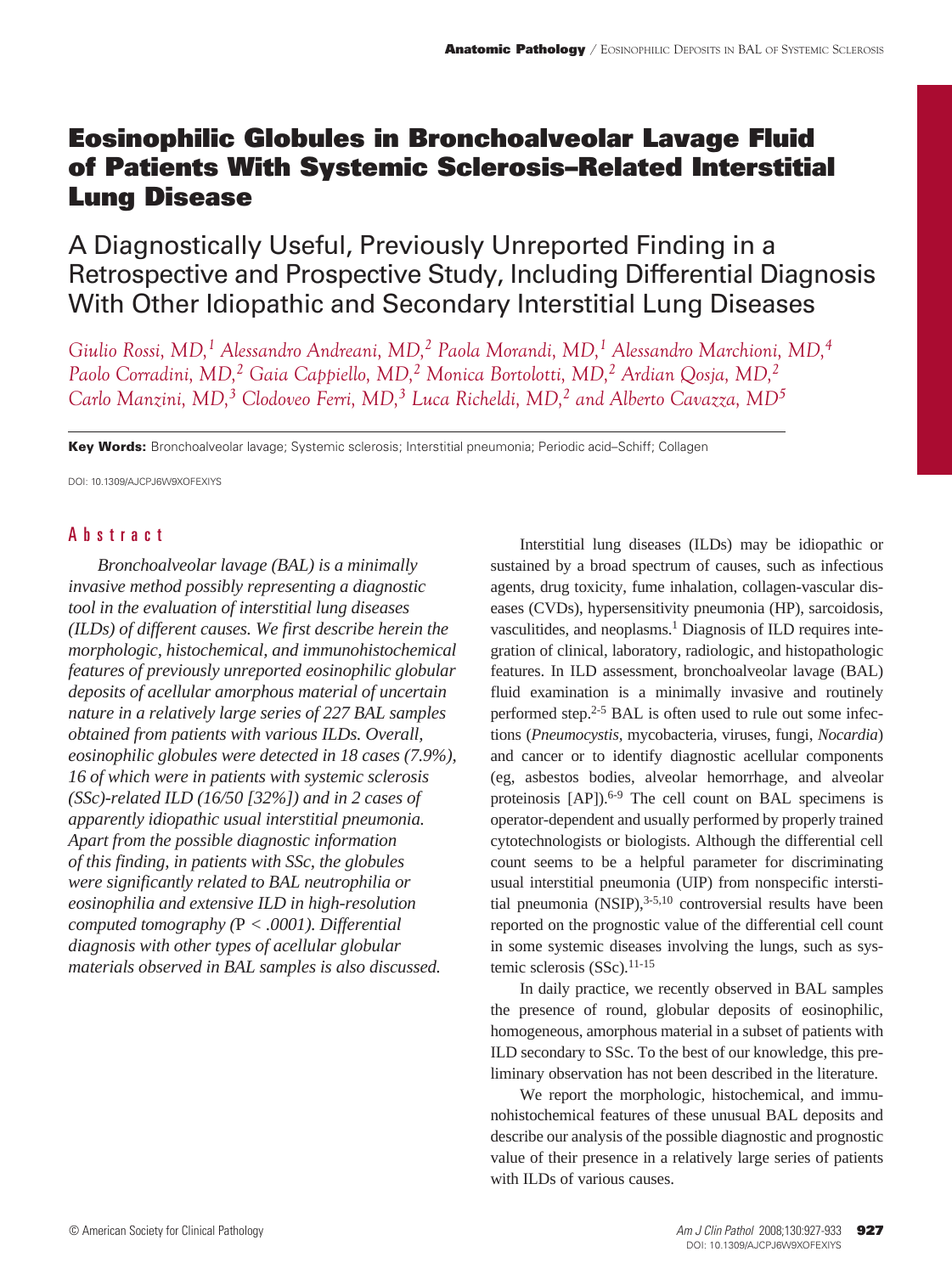## **Materials and Methods**

A retrospective and prospective study of BAL features was conducted in patients with idiopathic and secondary ILDs between January 2005 and January 2008 diagnosed at the Section of Pathologic Anatomy, Azienda Policlinico, Modena, Italy. A total of 227 samples from patients undergoing a BAL procedure for ILDs of different causes were consecutively collected for study purposes. Basically, BAL samples were sent to the above-mentioned institution to exclude the presence of infectious agents, by using histochemical or immunohistochemical stains, and cancer cells. In some specific pathologic conditions, pathologists were asked to report the CD4/CD8 lymphocyte ratio (sarcoidosis vs hypersensitivity pneumonitis) and/or the percentage of CD1a+ histiocytes (Langerhans cell histiocytosis) and to highlight asbestos bodies (asbestosis), hemosiderin-laden macrophages (alveolar hemorrhage), and amyloid and proteinaceous deposits. In this study, the differential cell count was simply subdivided as follows: lymphocytosis (lymphocytes >20% of total WBCs), neutrophilia (neutrophils >5%), and eosinophilia (>5%).

BAL was performed as routine clinical evaluation. Bronchoscopy was performed, and the BAL sample was processed using 150 to 200 mL (3-4 instillations of 50 mL) of room temperature sterile physiologic saline in the middle or inferior right lobe. Recovered lavage fluid was obtained by gentle mechanical suction. A mean fluid volume of 80 mL was retrieved. Cells were collected by centrifugation, and slides were stained with H&E and May-Grünwald-Giemsa stains. When requested, additional stains (Grocott, periodic acid–Schiff [PAS], PAS-diastase [PAS-D], Congo red, Perls, Ziehl-Neelsen, Gram, and trichrome) and immunostains (for cytomegalovirus, herpes simplex virus, antiadenovirus, CD1a, CD4, and CD8) were performed.

Immunostains with collagen IV (clone CIV-22, Ventana, Tucson, AZ) and surfactant protein (SP)-A (PE-10, Dakopatts, Glostrup, Denmark) were performed in all cases showing eosinophilic globules in BAL samples by using an automated immunostainer (Benchmark, Ventana); 3,3'-diaminobenzidine was used as the chromogen and Harris hematoxylin as the counterstain. BAL interpretation was done in a blinded manner to knowledge of clinical data, imaging features, and lung function parameters.

Overall, the series consisted of 227 cases of ILD undergoing BAL examination **Table 1**, including idiopathic UIP (also known as idiopathic pulmonary fibrosis [IPF]), idiopathic NSIP, cryptogenic organizing pneumonia, HP, Langerhans cell histiocytosis, eosinophilic pneumonia, sarcoidosis, Wegener granulomatosis, systemic lupus erythematosus, alveolar hemorrhage, drug toxicity (from statins, amiodarone, and propylthiouracil), pneumoconiosis, lipoid pneumonia, infection (*Pneumocystis,* cytomegalovirus, *Strongyloides*, *Aspergillus* 

#### **Table 1**

**Specific Pulmonary Conditions Analyzed by Bronchoalveolar Lavage in the Present Series**

|                                                                                                                                                                                                                                                                                                  | <b>Cases</b>                                                                               | No. of No. of Histologically<br><b>Proven Cases</b>                                                             |
|--------------------------------------------------------------------------------------------------------------------------------------------------------------------------------------------------------------------------------------------------------------------------------------------------|--------------------------------------------------------------------------------------------|-----------------------------------------------------------------------------------------------------------------|
| Idiopathic interstitial lung disease<br>Usual interstitial pneumonia<br>Nonspecific interstitial pneumonia<br>Bronchiolitis-obliterans organizing<br>pneumonia                                                                                                                                   | 23<br>12<br>8                                                                              | 15<br>10<br>3                                                                                                   |
| Secondary interstitial lung disease<br>Hypersensitivity pneumonia<br>Langerhans cell histiocytosis<br>Eosinophilic pneumonia<br>Sarcoidosis<br>Wegener granulomatosis<br>Systemic lupus erythematosus<br>Alveolar hemorrhage<br>Drug toxicity<br>Pneumoconioses<br>Lipoid pneumonia<br>Infection | 7<br>5<br>9<br>35<br>3<br>$\begin{array}{c}\n 2 \\ 3 \\ 3\n \end{array}$<br>$\mathfrak{D}$ | 3<br>0<br>$\overline{2}$<br>12<br>3<br>$\overline{0}$<br>$\frac{2}{3}$<br>$\overline{1}$<br>1                   |
| Pneumocystis pneumonia<br>Cytomegalovirus<br>Strongyloides<br>Aspergillus<br>Mycobacteria<br>Pulmonary alveolar proteinosis<br>Polymyositis/dermatomyositis<br>Rheumatoid arthritis<br>Mixed connectivitis<br>Systemic sclerosis<br>Total                                                        | 12<br>3<br>$\overline{2}$<br>20<br>9<br>2<br>4<br>6<br>$\overline{2}$<br>50<br>227         | 0<br>0<br>0<br>5<br>0<br>$\overline{2}$<br>$\overline{0}$<br>$\overline{2}$<br>$\Omega$<br>$\overline{2}$<br>66 |

and mycobacteria), AP, polymyositis or dermatomyositis, rheumatoid arthritis, mixed connectivitis, and SSc.

Diagnosis of ILD relied on clinical, laboratory, and imaging studies, and only when clinical, laboratory, and imaging data were insufficiently robust, was histologic examination required.

In all patients with SSc, high-resolution computedtomography (HRCT) features were evaluated. Cases were then subdivided into 3 main groups, as follows: (1) no pulmonary alterations shown by HRCT, (2) prevalent ground-glass opacities, and (3) reticulonodular and honeycombing changes, suggesting a UIP pattern.

The correlation between different variables was performed by using contingency table methods and tested for significance using the Pearson  $\chi^2$  test (SPSS, version 13.0, SPSS, Chicago, IL). A difference with probability (*P*) values less than .05 was considered as significant.

# **Results**

## **Morphologic, Histochemical, and Immunohistochemical Features**

In this study, we focused our attention on the presence of extracellular, round-to-oval, globular deposits of amorphous,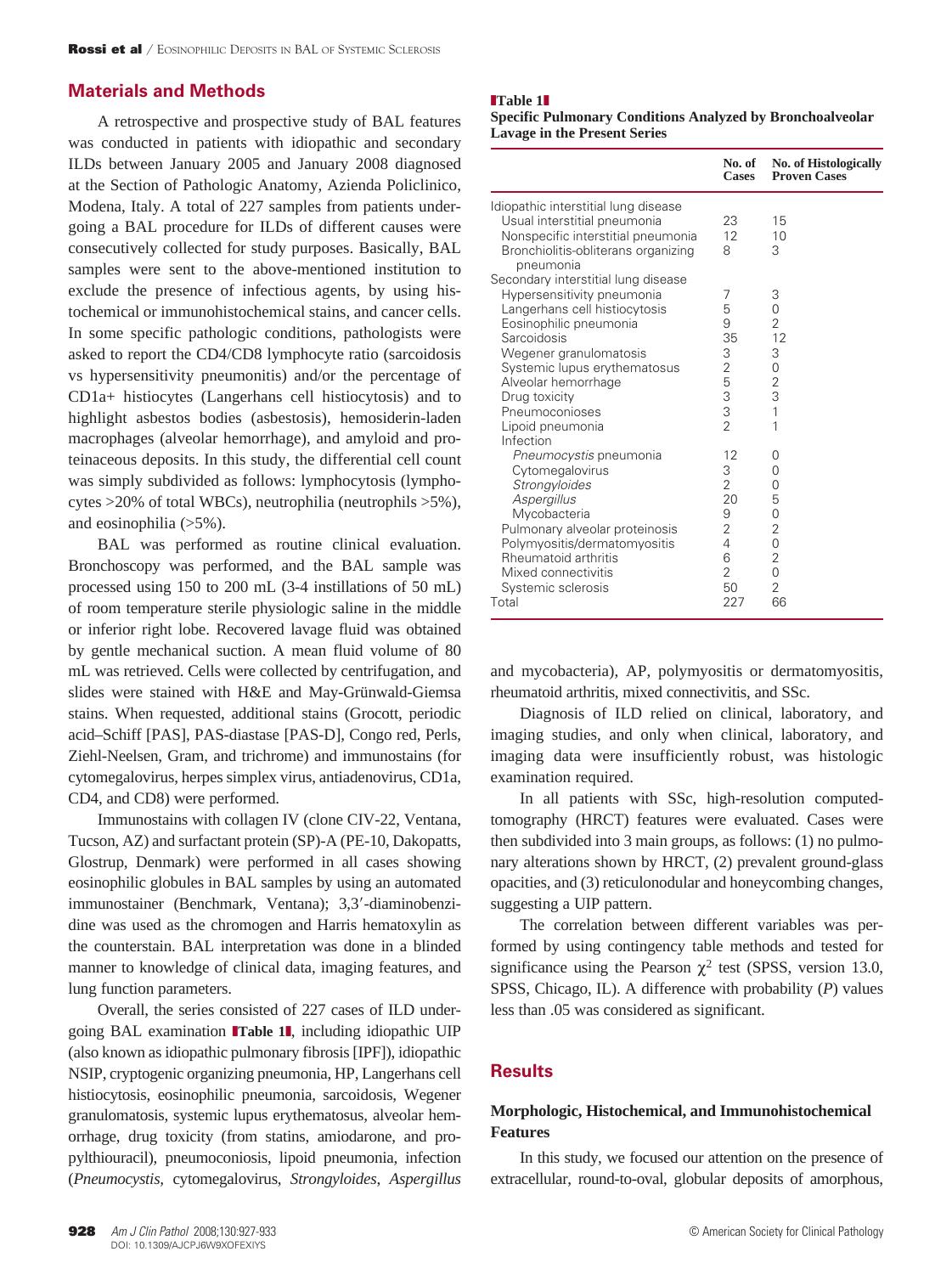acellular, deeply eosinophilic material of different sizes **Image 1Al** and **IImage 1BL** These deposits had a finely granular appearance, stained for PAS, and were resistant to diastase digestion (PAS-D) **IImage 1Cl** and **IImage 1Dl**. May-Grünwald-Giemsa **IImage 1EI** and trichrome **IImage 1FI** stains confirmed the eosinophilic appearance and possible collagen derivation (green staining), respectively. No staining was observed with other stains (Congo red, Grocott, Ziehl-Neelsen, Gram, or Perls).

In immunocytochemical analysis, eosinophilic deposits did not stain with collagen IV and SP-A.

#### **Overall Case Series**

We identified the presence of these amorphous eosinophilic deposits in 18 cases (7.9%) of the entire series, but in 16 (32%) of 50 cases of SSc. The 2 additional cases showing the presence of these PAS+ globules had UIP, apparently idiopathic, whereas all other cases did not display these peculiar eosinophilic deposits **Table 21**.

Based on previous sporadic observations of these eosinophilic amorphous deposits in advanced ILD in patients with SSc, a presumptive diagnosis of SSc with lung involvement evident in BAL sample features was made prospectively in 4 cases. In all cases, clinical, laboratory, and imaging studies confirmed the diagnosis of SSc.

#### **Statistical Correlations**

As expected, the presence of eosinophilic deposits on BAL was significantly associated with a diagnosis of SScrelated ILD ( $P < .001$ ). Patients with SSc (43 women and 7 men) had no HRCT alterations in 16 cases (32%), groundglass opacities in 18 cases (36%), and honeycombing in 16 (32%). Eosinophilic deposits were detected in 3 cases with ground-glass opacities and in 13 cases with honeycombing, but not in the HRCT-negative cases (*P* < .0001). In addition, cases with eosinophilic deposits had neutrophilia (8 cases) or neutrophilia and eosinophilia in the BAL samples, while no deposits were observed in the 23 cases with unremarkable BAL cytologic findings  $(P < .0001)$ . Finally, also the presence of neutrophilia (15/16, 7 with honeycombing) and eosinophilia (all 16 cases, 7 with honeycombing) was significantly associated with HRCT-evident alterations  $(P < .0001)$ .

## **Discussion**

BAL examination is a minimally invasive method to analyze diseases involving the peripheral alveolar regions of the lungs.3-5 In some cases, BAL has true diagnostic usefulness, obviating more invasive procedures. In particular, analysis of BAL samples can be a formidable diagnostic tool to detect infections, malignancies, and some ILDs (eg, Langerhans

cell histiocytosis, AP, alveolar hemorrhage, eosinophilic pneumonia, and lipoid pneumonia).<sup>6-9,16-18</sup> In general, the interpretation of BAL results must always be integrated with clinical, laboratory, and imaging data.3-5,10 In the setting of CVD-related ILDs, the differential cell count may be helpful in correlating inflammatory pattern shown by BAL analysis with various patterns and extent of lung involvement shown by HRCT, as well as in monitoring lung inflammation or excluding complications.<sup>3-5</sup> Welker at  $al^{10}$  demonstrated that a BAL cell count in ILD can be particularly helpful in sarcoidosis and the HP and UIP patterns, but not in other ILD. In SSc, there are controversies as to whether a differential cell count in BAL samples (ie, for neutrophilia and eosinophilia) is a helpful tool for evaluating alveolitis and in identification of patients at high risk of progression of lung disease or for predicting response to therapy with cyclophosphamide.<sup>11-15</sup>

We observed, in a retrospective (14 cases) and prospective (4 cases) manner, the presence of eosinophilic globular deposits of amorphous material in a subset of BAL fluid samples from patients with ILD. These globular structures resulted in diastase-resistant, PAS+, green-colored trichrome staining and did not react with SP-A and collagen IV. It is interesting that the great majority of patients (16 cases) had SSc, whereas ILD with diffuse and severe reticular and honeycombing changes consisting of the UIP pattern (apparently idiopathic, then IPF) characterized the remaining 2 cases.

SSc is a multisystemic autoimmune disease of unknown etiology characterized by microangiopathy and excessive accumulation of extracellular collagen deposition in the skin and several internal organs.<sup>19</sup> In about 70% of patients, pulmonary involvement develops, characterized by ILD with HRCT features closely resembling, if not indistinguishable from, those observed in idiopathic ILD and by vasculopathy eventually leading to pulmonary hypertension.<sup>20</sup> In addition, ILD is the main cause of death in SSc.<sup>21</sup> Of note, a not insignificant rate of patients with apparently idiopathic ILD (particularly with an NSIP pattern) had instead an underlying unknown CVD, with pulmonary manifestations preceding the systemic symptoms.22 ILD occurs in more than 80% of patients with SSc sine-scleroderma and may likely be confused with IPF.<sup>23</sup>

Previous ultrastructural studies by Harrison et  $al^{24,25}$ on lung biopsy specimens from patients with SSc demonstrated important pulmonary damage involving epithelial and endothelial structures leading to interstitial edema and excessive collagen deposition in interstitium and alveoli. More recently, Andersen et  $al^{26}$  found significantly higher levels of total and pro-matrix metalloproteinase-9 (MMP-9), a collagenase, in BAL fluid samples from patients with SScrelated ILD than in samples from patients with SSc without ILD and from healthy subjects. The authors then suggested that alveolar MMP-9 may have a role in lung remodeling,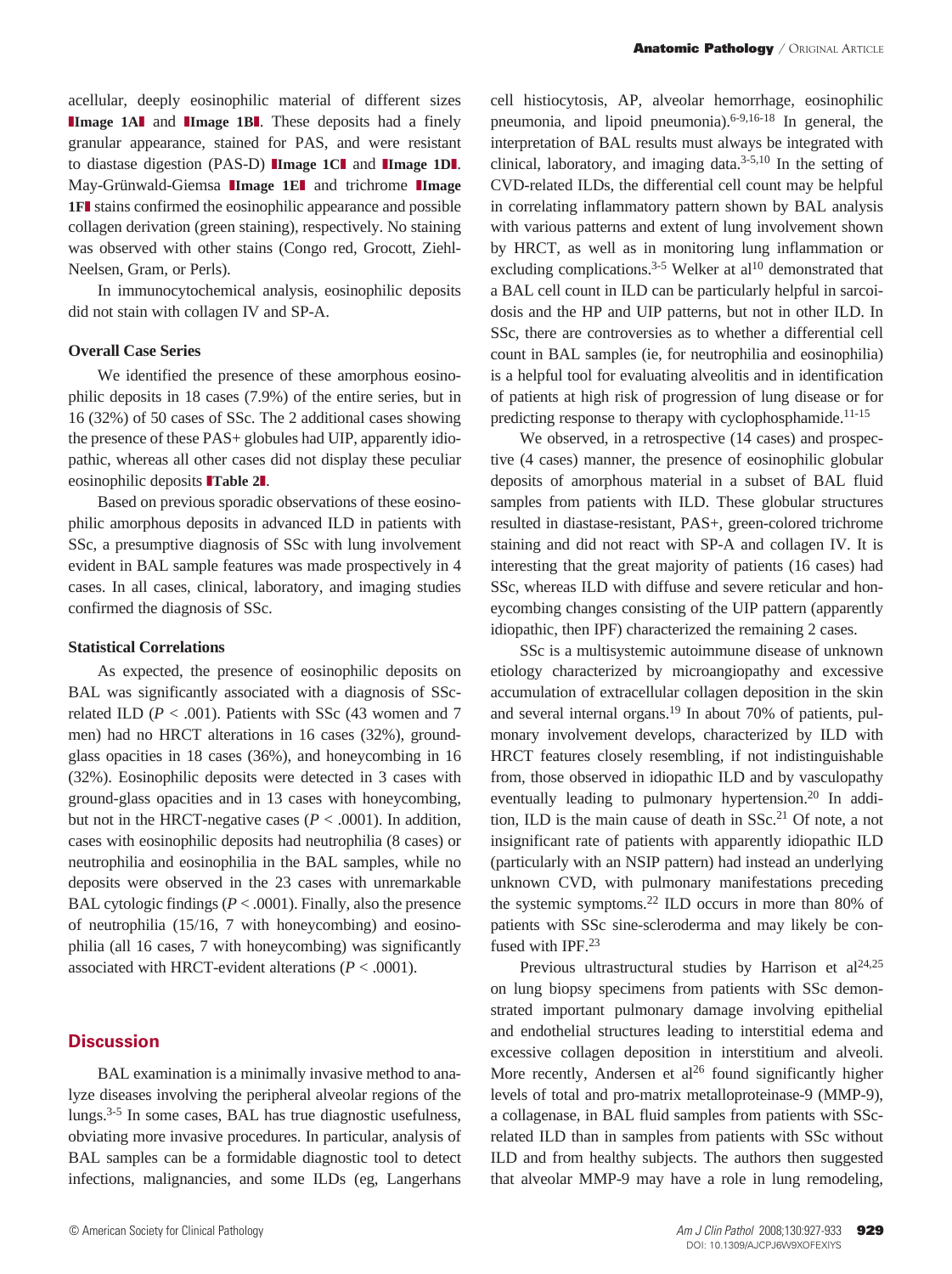

**IImage 11 A**, Globular eosinophilic deposits with mixed granulocytic infiltrate in a bronchoalveolar lavage specimen from a patient with systemic sclerosis (H&E,  $\times$ 100). **B**, Note the rounded, well-defined margins and finely granular and homogeneous structure of the globular eosinophilic deposits (H&E, x200). C and D, Positive staining with periodic acid–Schiff (PAS) (C, x100) and PAS-diastase (D, ×100). E and F, Eosinophilic appearance with May-Grünwald-Giemsa stain (E, ×200) and green coloration with trichrome (F,  $\times$ 200) of globular materials.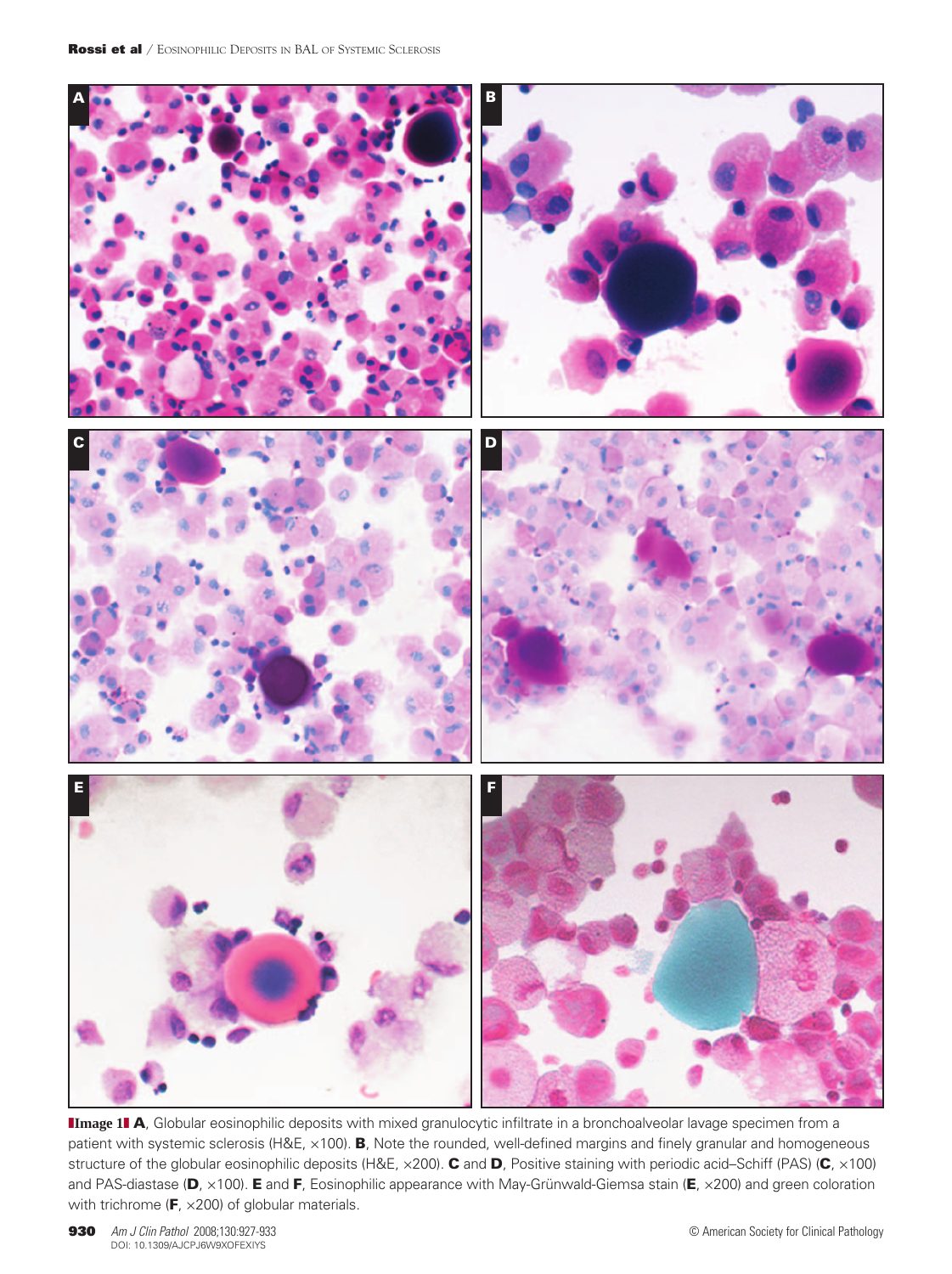promoting lung fibrosis possibly through MMP-9 production by neutrophils.<sup>26</sup>

In our study, we identified eosinophilic globular structures of uncertain nature (but possibly consisting of collagen material as highlighted by the trichrome stain) in 16 of 50 BAL fluid samples from a subgroup of patients with SScrelated ILD. The presence of these globules was also observed in 2 patients with an apparently idiopathic UIP pattern shown by HRCT, but not in several other ILDs of different causes. In addition, eosinophilic globules in SSc were significantly associated with BAL neutrophilia and eosinophilia and with more severe ILD (honeycombing) shown by HRCT; both conditions characterize a clinicoradiologic subset of patients with extensive ILD in SSc.<sup>12-15</sup>

In some cases, the acellular material in the background of BAL fluid may be the key diagnostic component for a specific disease, as in pulmonary AP, diffuse alveolar hemorrhage, asbestosis, *Pneumocystis* infection, pulmonary alveolar microlithiasis (PAM), and amyloidosis. However, eosinophilic globular deposits described in this report need to be mainly differentiated from globular amorphous materials usually observed in AP **IImage 2AI** and **IImage 2BI**, *Pneumocystis* infection **IImage 2CI** and **IImage 2DI**, PAM, and pulmonary amyloidosis.27-32

AP is a rare lung disease characterized by excessive accumulation of surfactant-derived phospholipids and proteins into the alveoli.3,5,17,18,27-29 An autoimmune pathogenesis related to the presence of anti–granulocyte-macrophage colony-stimulating factor with consequent impaired surfactant phagocytic function of the alveolar macrophages has been suggested. The disease may be congenital, idiopathic, or secondary to several conditions (ie, dust inhalation, infections, and malignancies), frequently has a characteristic "crazy-paving" pattern shown by HRCT, and BAL fluid derived from patients with AP generally appears turbid and milky.<sup>3,5,28</sup>

BAL cytologic features are often diagnostic in these cases and show a dirty background with an amorphous PAS+ granular substance, foamy macrophages with intracellular inclusions, and acellular diastase-resistant PAS+ globules.3,5,17,18,28-30 Apart from the different clinicoradiologic scenario, BAL fluid with eosinophilic globules described herein was grossly limpid, associated with an inflammatory component consisting of granulocytes and eosinophils, without a dirty background. In contrast with globules in AP, those reported here are negative for surfactant proteins.3,5,17,18,28-30

Eosinophilic globules did not stain with PE-10, a monoclonal antibody recognizing the SP-A (the most abundant protein in lung surfactant) but not SP-B, SP-C, or SP-D. Although this finding cannot entirely exclude that these globules might be related to surfactant, it seems a very unlikely possibility.

Frothy eosinophilic material with "bubbles" in an inflammatory-to-necrotic background is often observed in

#### **Table 2**

**Presence of Eosinophilic Periodic-Acid–Schiff–Diastase– Positive Globular Material and Interstitial Lung Disease**

|                                                                                                            | No. of<br><b>Cases</b> | No. $(\% )$ of<br><b>Eosinophilic Globules</b> |
|------------------------------------------------------------------------------------------------------------|------------------------|------------------------------------------------|
| Idiopathic interstitial lung disease<br>Usual interstitial pneumonia<br>Nonspecific interstitial pneumonia | 23<br>12               | 2(9)                                           |
| Bronchiolitis-obliterans organizing<br>pneumonia<br>Secondary interstitial lung disease                    | 8                      | 0(0)                                           |
| Hypersensitivity pneumonia                                                                                 | 7                      | 0(0)                                           |
| Langerhans cell histiocytosis                                                                              | 5                      | 0(0)                                           |
| Eosinophilic pneumonia                                                                                     | 9                      | 0(0)                                           |
| Sarcoidosis                                                                                                | 35                     | 0(0)                                           |
| Wegener granulomatosis                                                                                     | 3                      | 0(0)                                           |
| Systemic lupus erythematosus                                                                               | $\overline{c}$         | 0(0)                                           |
| Alveolar hemorrhage                                                                                        | 5                      | 0(0)                                           |
| Drug toxicity                                                                                              | 3                      | 0(0)                                           |
| Pneumoconioses                                                                                             | 3                      | 0(0)                                           |
| Lipoid pneumonia<br>Infection                                                                              | $\mathfrak{D}$         | 0(0)                                           |
| Pneumocystis pneumonia                                                                                     | 12                     | 0(0)                                           |
| Cytomegalovirus                                                                                            | 3                      | 0(0)                                           |
| Strongyloides                                                                                              | $\overline{2}$         | 0(0)                                           |
| Aspergillus                                                                                                | 20                     | 0(0)                                           |
| Mycobacteria                                                                                               | 9                      | 0(0)                                           |
| Pulmonary alveolar proteinosis                                                                             | $\overline{2}$         | 0(0)                                           |
| Polymyositis/dermatomyositis                                                                               | 4                      | 0(0)                                           |
| Rheumatoid arthritis                                                                                       | 6                      | 0(0)                                           |
| Mixed connectivitis                                                                                        | $\overline{2}$         | 0(0)                                           |
| Systemic sclerosis<br>Total                                                                                | 50<br>227              | 16 (32)<br>18 (7.9)                            |

*Pneumocystis* infection, a disease occurring in association with the defective immunity in several underlying conditions, from AIDS to immunosuppressive therapies for malignancies, transplantation, or  $CVD$ .<sup>9,30</sup> However, isolated or aggregates of round, indented, or helmet-shaped organisms are commonly well evidenced by a methenamine silver stain (ie, Grocott) in the frothy material.<sup>31</sup>

PAM is another rare autosomal recessive heritable pulmonary disorder of uncertain pathogenesis in which mutations involving the *SLC34A2* gene have been recently demonstrated.32,33 PAM is characterized by formation of several microliths in the alveolar spaces and bilateral infiltrates with a sand-like or snowstorm micronodular appearance on radiographs and HRCT.<sup>33</sup> Several spherical to ovoid concentrically laminated microliths with radial striations, ranging from 250  $\mu$ m to 1 mm, can also be observed in BAL samples.<sup>32</sup> Microliths are mainly composed of calcium and phosphorus and show positive staining with von Kossa stain.32,33

Amorphous eosinophilic materials may occasionally be present in pulmonary amyloidosis. However, Congo red stain highlights apple-green birefringence in polarized light.<sup>34</sup>

Finally, corpora amylacea should also be considered in the differential diagnosis. However, these incidental and clinically insignificant eosinophilic structures had a rounded to spherical form with concentric rings and radiating striations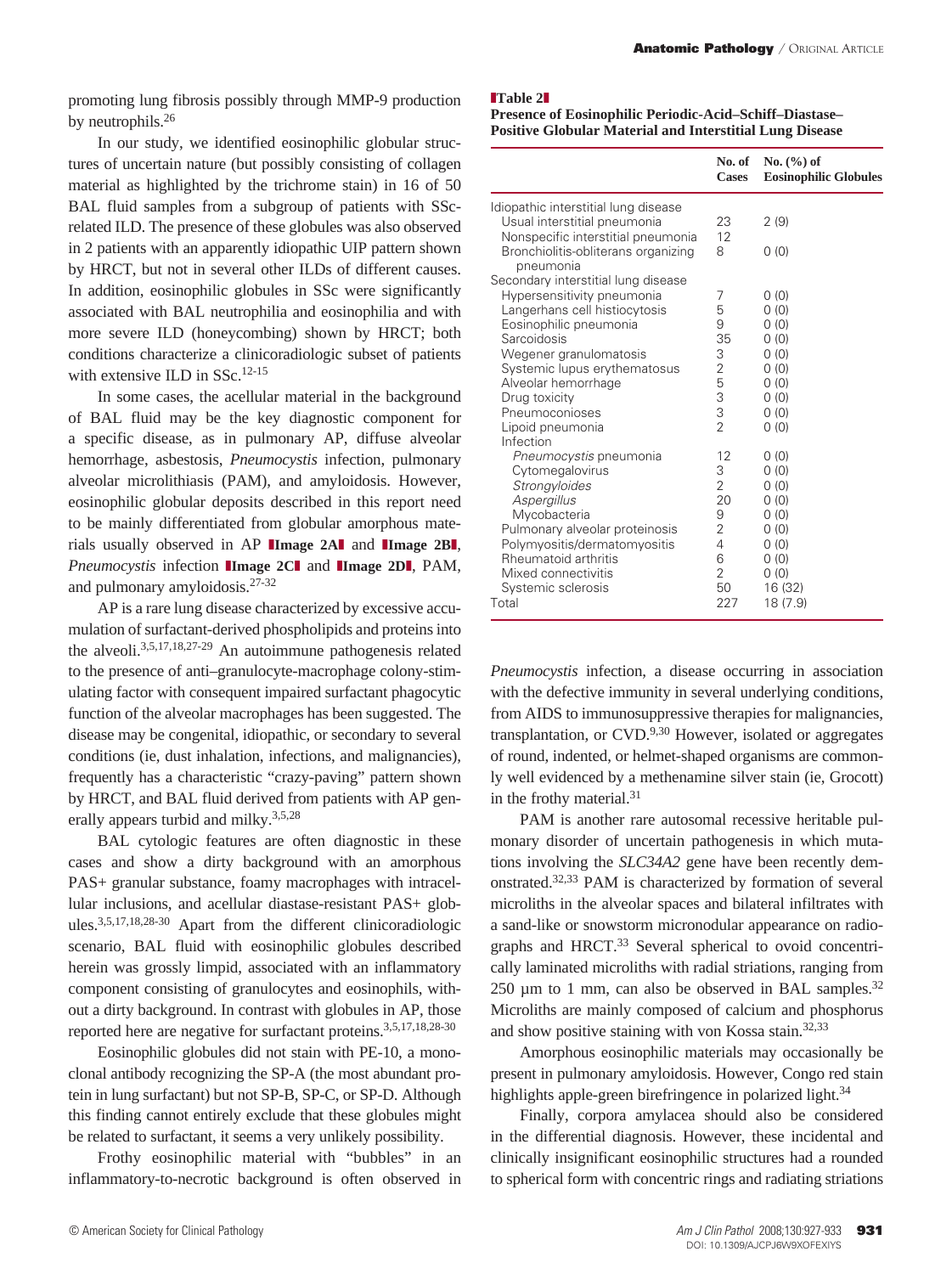

**Image 21 A**, Globular deposits of periodic acid–Schiff (PAS)+ material in a patient with alveolar proteinosis (AP) (×200). B, Globular deposits in AP are grossly granular and rounded but characterized by a poorly cellular, dirty background with PAS-diastase+ foamy macrophages (×200). C, Frothy, ill-defined material in *Pneumocystis* infection within a necrotic and inflammatory background (H&E,  $\times$ 100). D, Silver methenamine staining highlights the presence of numerous round organisms consistent with *Pneumocystis* species (Grocott, ×100).

from the dark weakly polarized center to the periphery, also staining with PE- $10^{35,36}$ 

We first described in this study the presence of eosinophilic globular deposits of uncertain nature (possibly collagen material to be further characterized by immunocytochemical or ultrastructural analysis) in BAL fluid from a subset of patients with extensive and severe ILD, mainly related to SSc (16 of 18), but not in BAL samples from patients with other ILDs of different causes. Based on the presence of these globules, we prospectively suggested a clinically confirmed diagnosis of SSc with pulmonary ILD in 4 cases. In the SSc setting, a statistically significant correlation between the finding of globular deposits in BAL samples and radiologic

identification of involvement of ILD was found. Although these preliminary observations need to be validated by further studies, pathologists should be aware that the finding of these eosinophilic globules in BAL samples may indicate an underlying severe SSc-related ILD and may be useful in suggesting this diagnostic possibility, which requires confirmation by integration with clinical and laboratory data.

*From the 1Section of Pathologic Anatomy, 2Respiratory Diseases Clinic, and 3Section of Rheumatology, Azienda Ospedaliero-Universitaria Policlinico di Modena, Modena, Italy; 4Operative Unit of Pulmonology, Hospital of Mirandola, Mirandola, Italy; and 5Operative Unit of Pathologic Anatomy, Hospital St Maria Nuova, Reggio Emilia, Italy.*